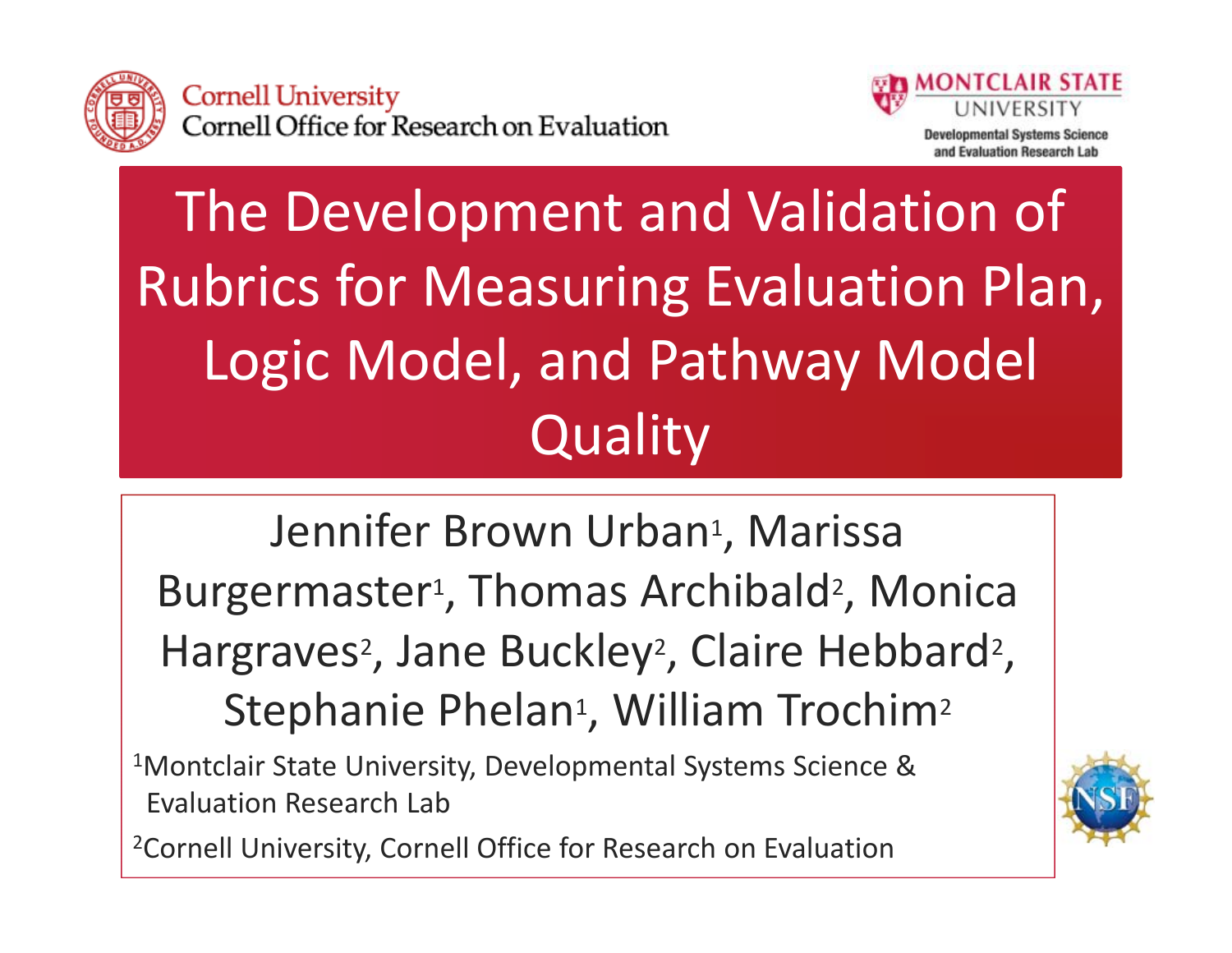



### Rationale

- Encouraging high‐quality evaluation work is <sup>a</sup> challenge in the field, especially in small organizations
	- Lack evaluation capacity, expertise
	- –Competing demands for time and resources
- Need for concrete measures to evaluate evaluation plans and logic models for programs across various settings

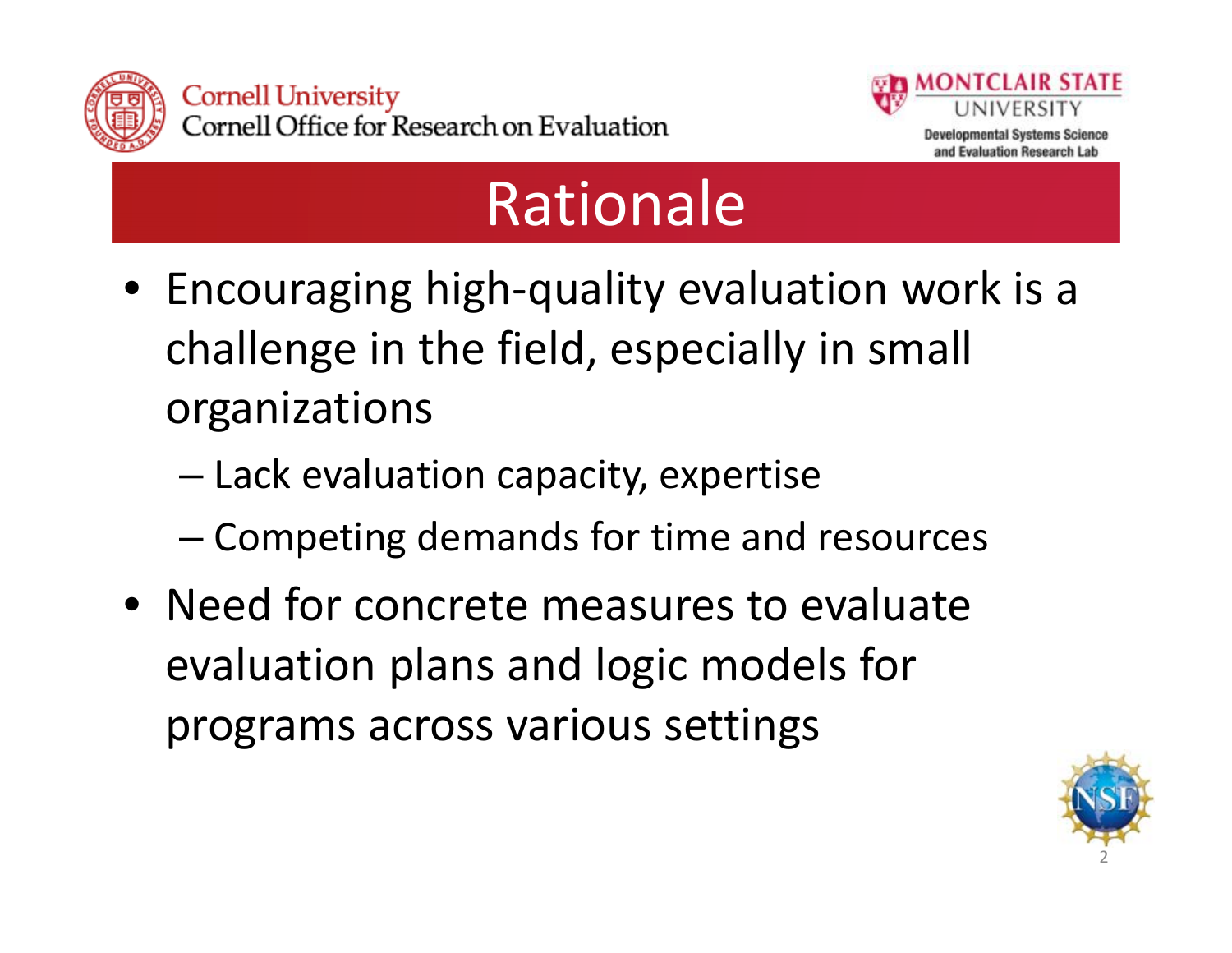



# Development of Rubrics to Measure Quality

- • *Systems Evaluation Protocol (SEP)*
	- A systems‐based approach, which is designed to build the internal evaluation capacity, including evaluative thinking, of program staff
	- –Created to be generally applicable across contexts
- • Rubrics developed as measures of quality in the testing of Systems Evaluation Protocol
	- Feedback Tool
	- Quantitative Assessment

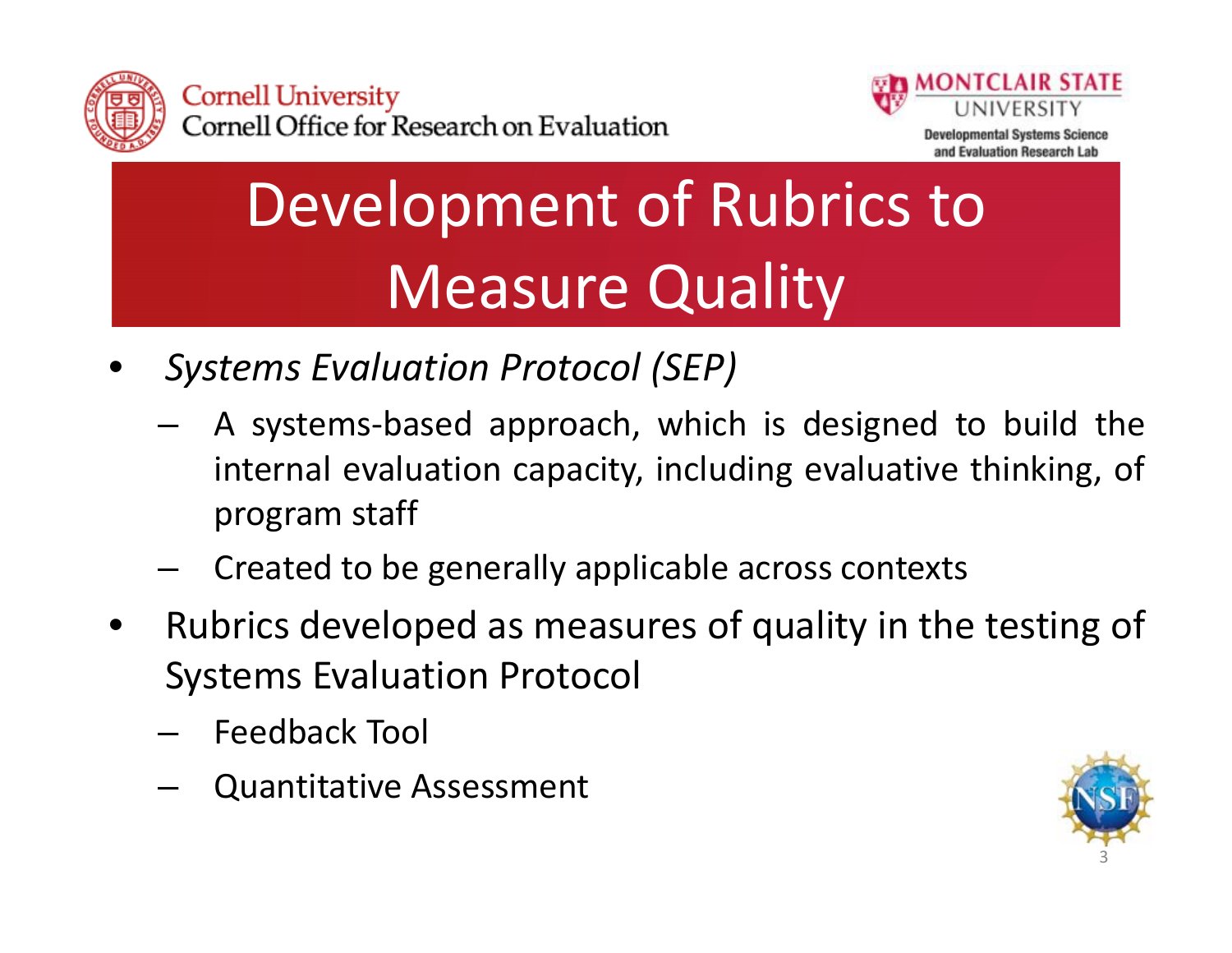



# Rubrics for Systems Evaluation and Traditional Evaluation

- What value is added by using <sup>a</sup> systems evaluation approach?
	- –Goal is not to create qualitatively distinct outputs
	- – Result will be higher quality models, plans, and evaluations if using systems evaluation
		- but no empirical evidence yet

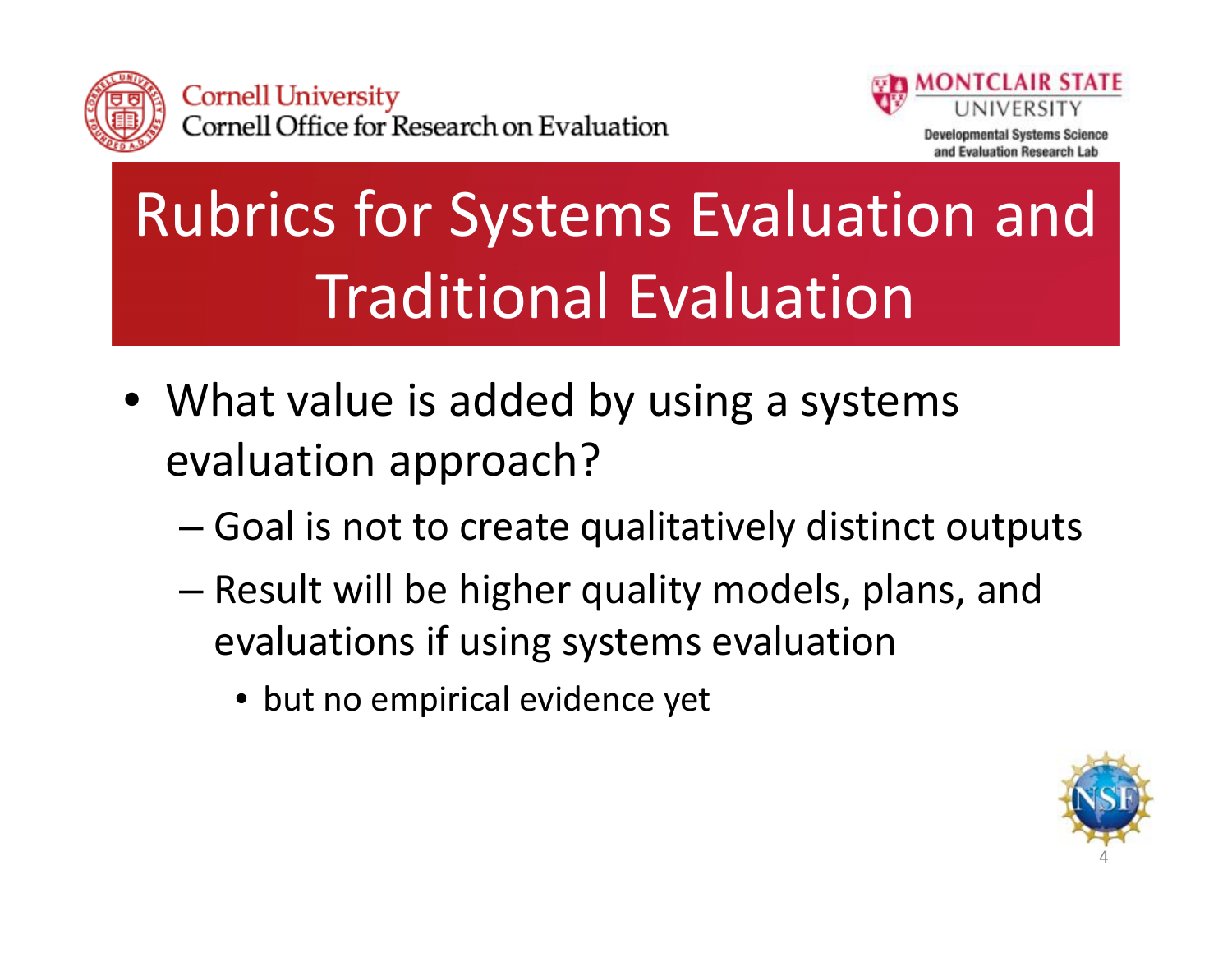



Evolution of the Rubric Measures

- • Initially <sup>a</sup> feedback tool for plan & model revisions before evaluation implementation
- • Revisions in language and scale made to reflect change in rubrics' purpose
- • Aims
	- 1. Establish <sup>a</sup> reliable, valid measure applicable across evaluation contexts
	- 2. Have one measure that can be used for both feedback and assessment

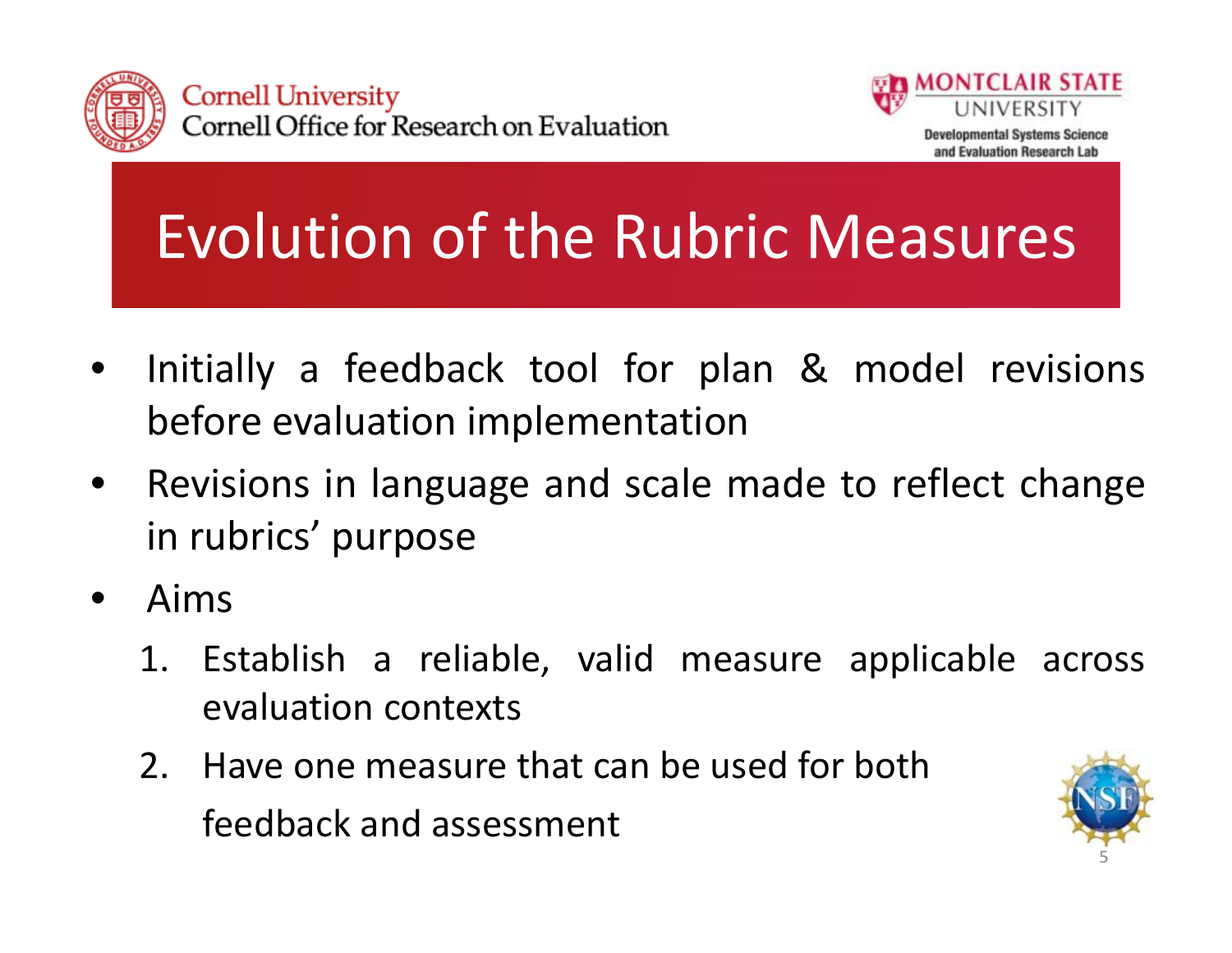



**Developmental Systems Science** and Evaluation Research Lab

## Evolution of the Rubric Measures

| <b>Feedback Rubric</b>                       | <b>Assessment Rubric</b>                |
|----------------------------------------------|-----------------------------------------|
| Items scored out of total<br>possible points | Items scored on a Likert-<br>type scale |
| <b>Supportive wording</b>                    | <b>Neutral wording</b>                  |
| Format spotlights                            | Format promotes                         |
| comments from reviewer                       | consistency in scoring                  |

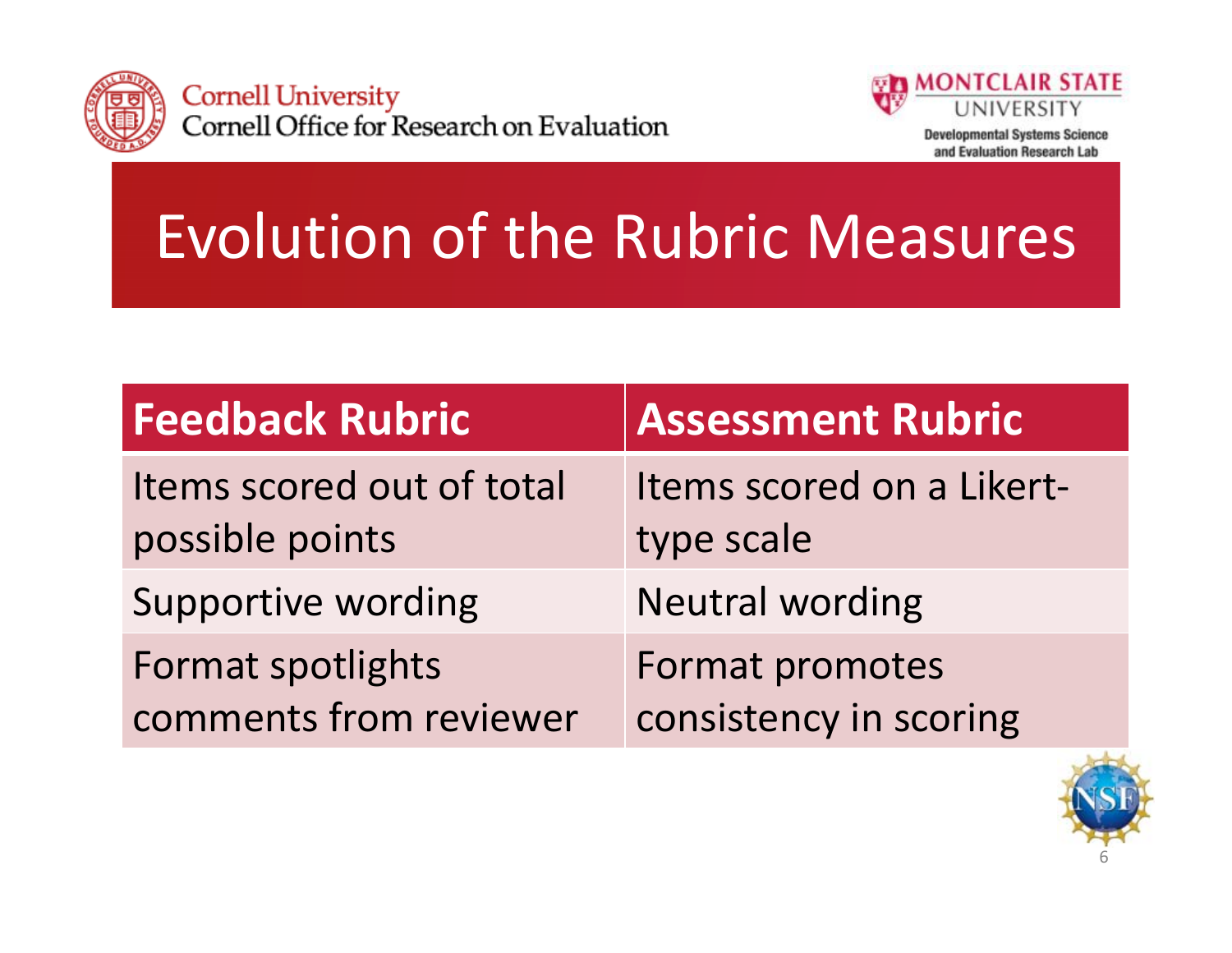



**Developmental Systems Science** and Evaluation Research Lab

#### From Feedback to Assessment

| Category                                                                                                                                                                                                                           | Max.<br>Score                                                                                                                   | Current<br>Score | <b>Comments</b>                             |                                                                           |  |              |                        |          |      |                  |
|------------------------------------------------------------------------------------------------------------------------------------------------------------------------------------------------------------------------------------|---------------------------------------------------------------------------------------------------------------------------------|------------------|---------------------------------------------|---------------------------------------------------------------------------|--|--------------|------------------------|----------|------|------------------|
| <b>Evaluation Questions</b><br>Well crafted and measurable<br>Feasibility<br>Clearly based on activities and outcomes                                                                                                              | 20                                                                                                                              |                  |                                             |                                                                           |  |              |                        |          |      |                  |
| outlined in the Logic Model<br>Sample<br>Specific data sources described<br>Includes number of participants<br>How representative is sample of program<br>participants?<br>Is sample large enough to reach conclusion?<br>Measures | 5                                                                                                                               |                  |                                             |                                                                           |  | Unacceptable | Minimally<br>Acceptabl | Adequate | Good | <b>Excellent</b> |
|                                                                                                                                                                                                                                    |                                                                                                                                 |                  | Category/Criteria                           |                                                                           |  | $\bf{0}$     |                        | 2        | 3    |                  |
|                                                                                                                                                                                                                                    |                                                                                                                                 |                  | <b>Program Mission or Purpose Statement</b> |                                                                           |  |              |                        |          |      |                  |
|                                                                                                                                                                                                                                    | program)                                                                                                                        |                  |                                             | 1. Communication of goals (i.e., statement conveys the major goals of the |  |              |                        |          |      |                  |
|                                                                                                                                                                                                                                    | 2. Specificity to the program being evaluated (i.e., statement is about the<br>program and not just the larger organization)    |                  |                                             |                                                                           |  |              |                        |          |      |                  |
| <b>Program Description</b>                                                                                                                                                                                                         |                                                                                                                                 |                  |                                             |                                                                           |  |              |                        |          |      |                  |
|                                                                                                                                                                                                                                    | 3. Description of program implementation (e.g., includes information about<br>target audience, program scale, activities, etc.) |                  |                                             |                                                                           |  |              |                        |          |      |                  |

A Decembrican of anomam context (a a includes information chout the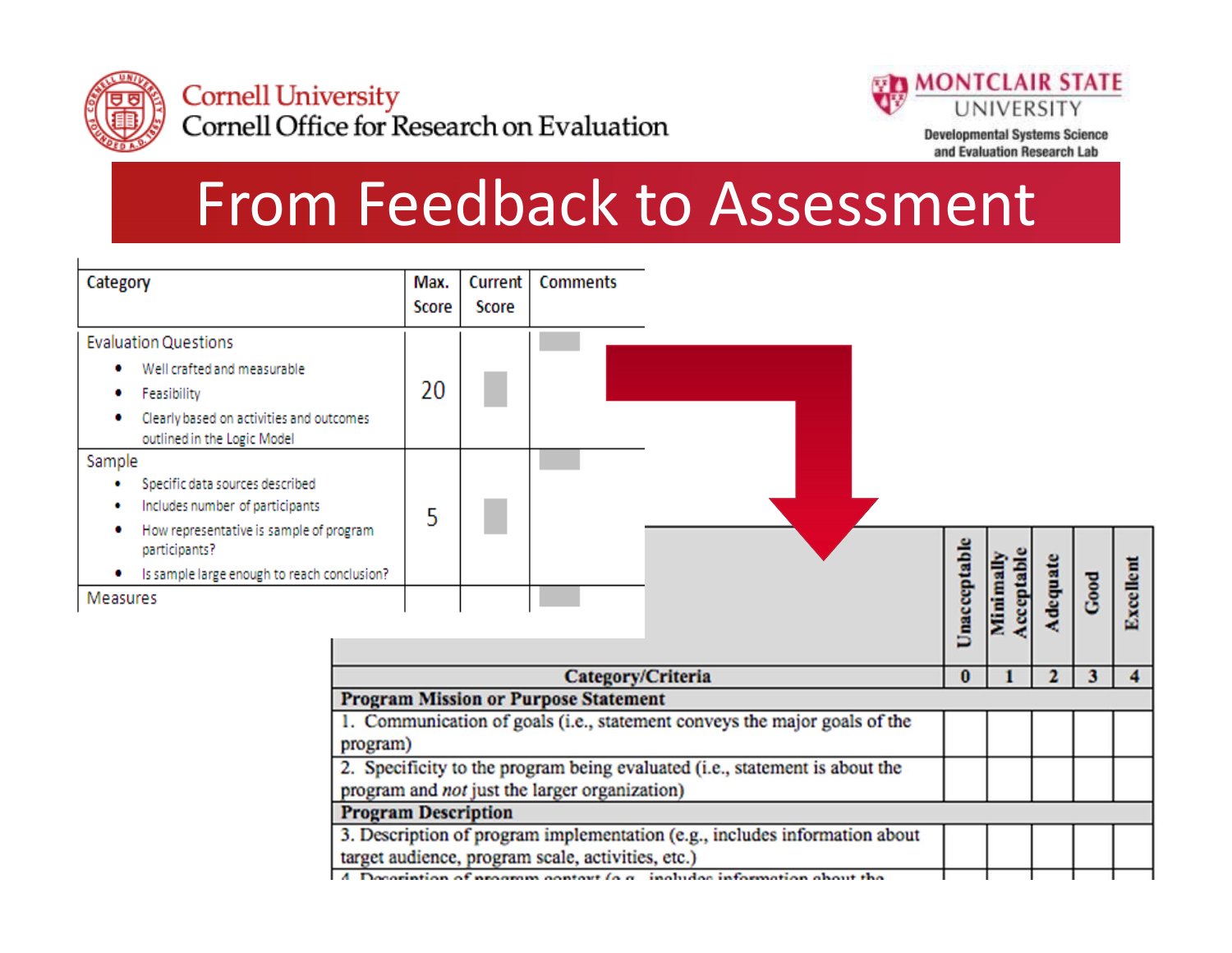



and Evaluation Research Lab

#### Evaluation Plan Rubric Structure

| <b>Sub-sections</b>                         | <b>Number of Items</b> |
|---------------------------------------------|------------------------|
| <b>Program Mission or Purpose Statement</b> | $\overline{2}$         |
| <b>Program Description</b>                  | $\overline{4}$         |
| <b>Evaluation Purpose</b>                   | $\overline{4}$         |
| <b>Evaluation Questions</b>                 | $\overline{4}$         |
| Sampling                                    | 6                      |
| Measurement                                 | 7                      |
| Design                                      | $\overline{4}$         |
| Data Collection and Management              | 3                      |
| Data Analysis                               | $\overline{2}$         |
| <b>Evaluation Reporting and Utilization</b> | $\overline{4}$         |
| <b>Evaluation Timeline</b>                  | 3                      |
| Overall                                     | $\overline{4}$         |

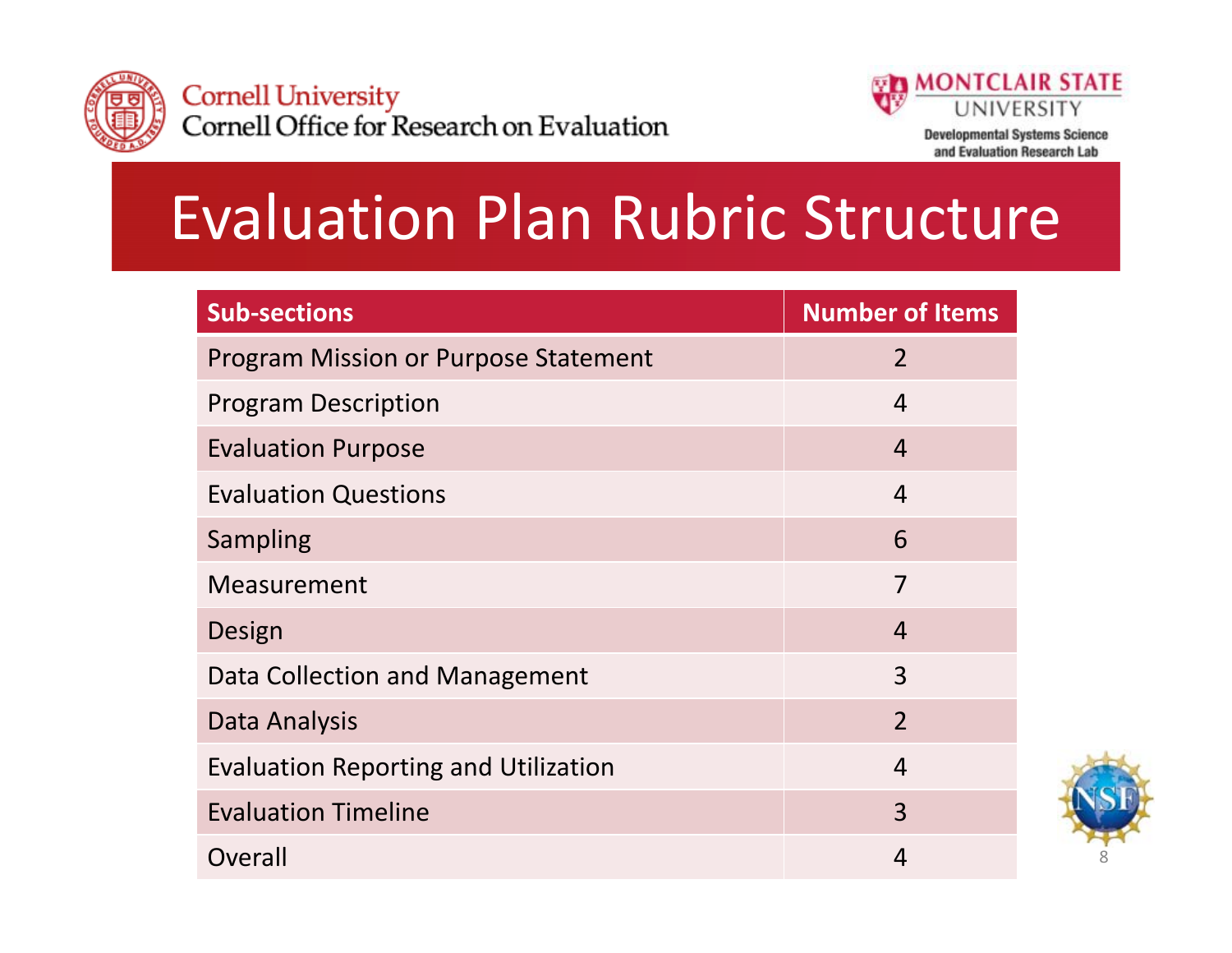



**Developmental Systems Science** and Evaluation Research Lab

### Logic and Pathway Model Rubric Structure

| Logic Model<br><b>Sub-Sections</b> | <b>Number of</b><br><b>Items</b> | <b>Pathway Model</b><br><b>Sub-Sections</b> | <b>Number of</b><br><b>Items</b> |
|------------------------------------|----------------------------------|---------------------------------------------|----------------------------------|
| Inputs                             | $\overline{2}$                   | <b>Items</b>                                | 1                                |
| <b>Activities</b>                  | 3                                | <b>Connections &amp; Pathways</b>           |                                  |
| <b>Outputs</b>                     | $\overline{3}$                   | Overall                                     | $\overline{2}$                   |
| <b>Outcomes</b>                    | $\overline{4}$                   |                                             |                                  |
| <b>Assumptions</b>                 | $\overline{2}$                   |                                             |                                  |
| Context                            | $\overline{2}$                   |                                             |                                  |
| Overall                            | $\overline{2}$                   |                                             |                                  |

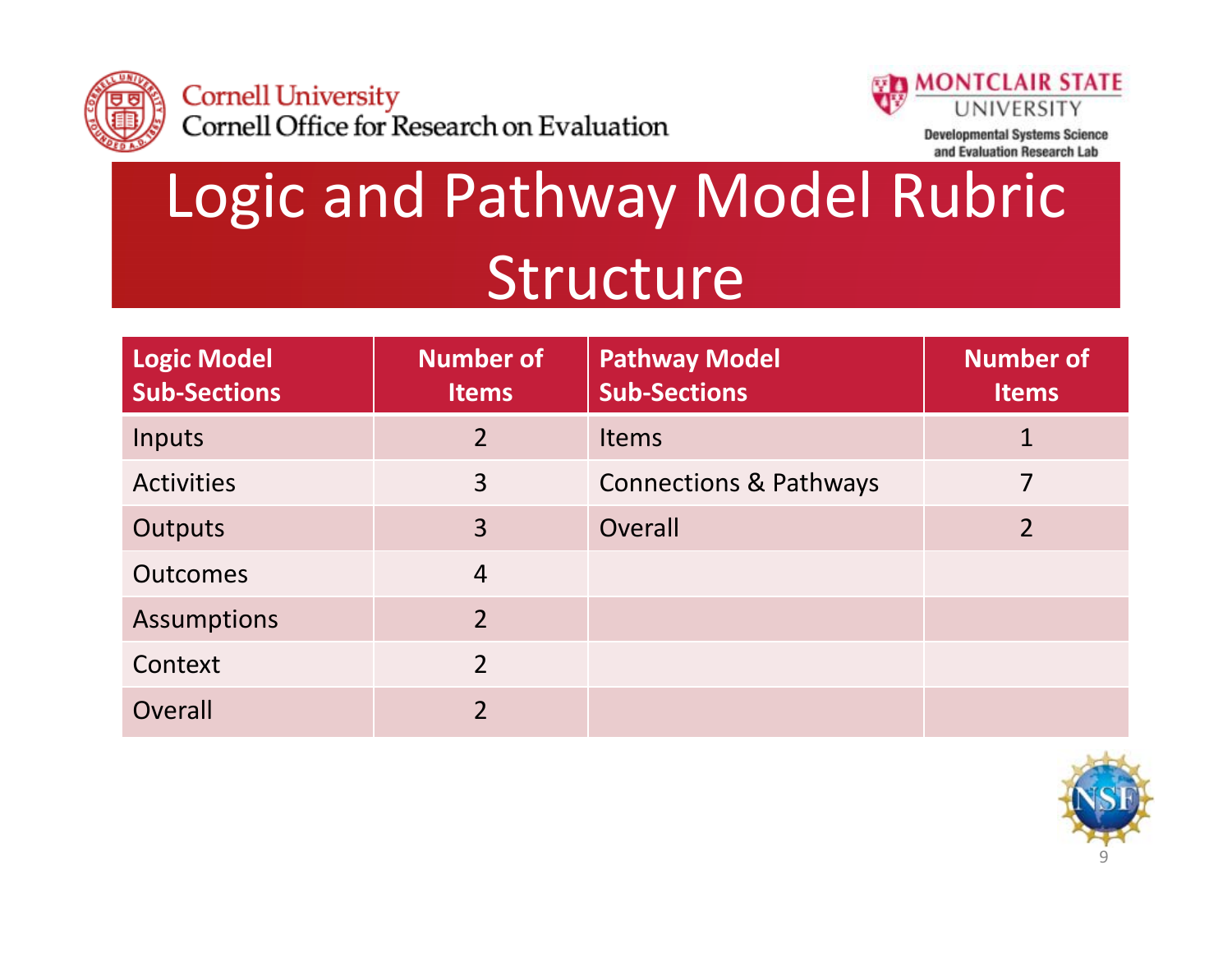



#### Inter‐Rater Reliability

- Randomly selected 15 programs (out of <sup>a</sup> possible 28) to assess inter‐rater reliability
- Randomly paired 6 raters
- Randomly assigned rater pairs to 15 programs

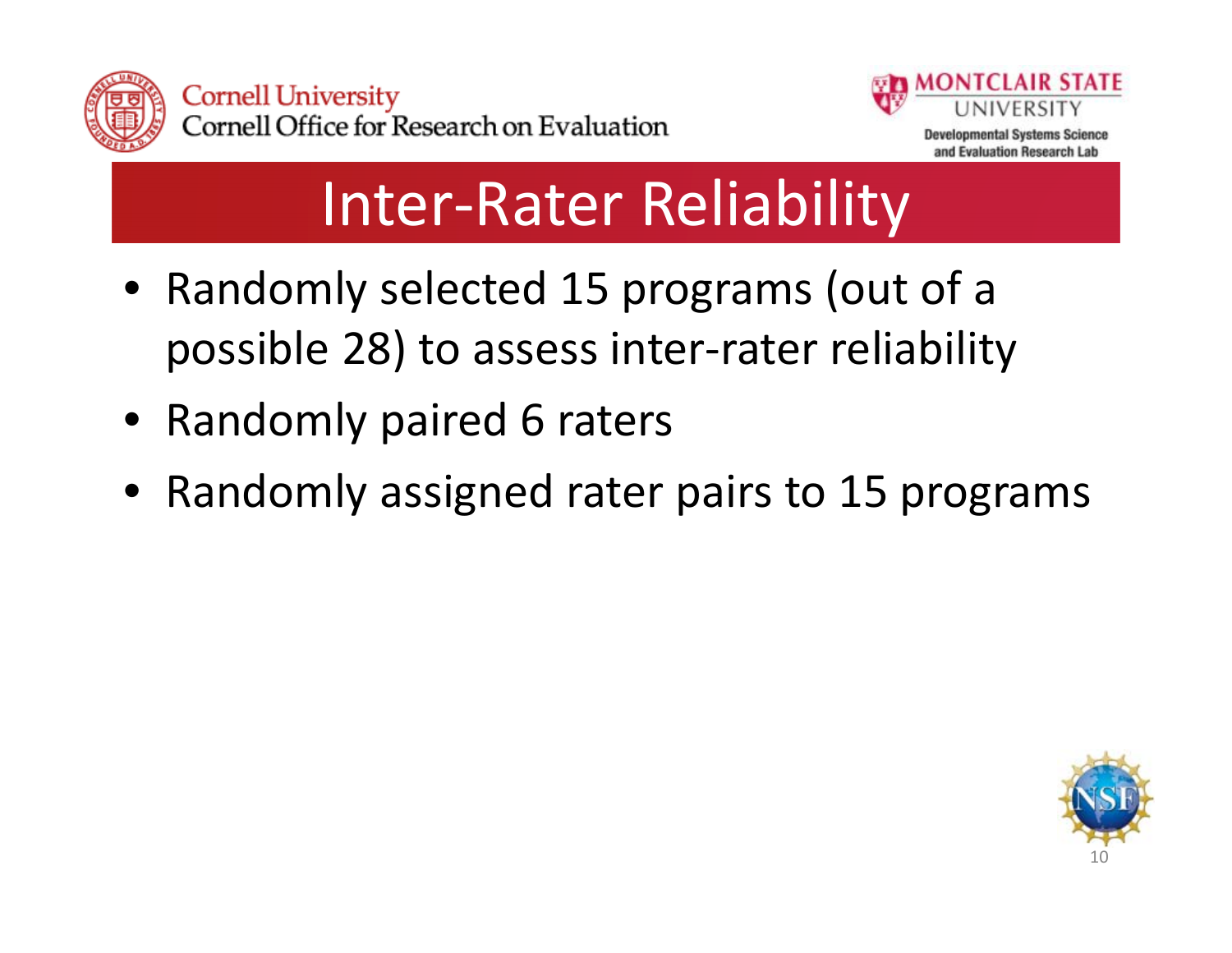



**Developmental Systems Science** and Evaluation Research Lab

# Inter‐Rater Reliability: Evaluation Plan Rubric

| Program | <b>Intra-Class Correlation</b> | Program        | <b>Intra-Class Correlation</b> |
|---------|--------------------------------|----------------|--------------------------------|
| 001     | $.889***$                      | 009            | $.566*$                        |
| 002     | $.856***$                      | 010            | $.735***$                      |
| 003     | $.706***$                      | 011            | $.557*$                        |
| 004     | $.847***$                      | 012            | $.865***$                      |
| 005     | $.557*$                        | 013            | $.822***$                      |
| 006     | $.946***$                      | 014            | $.645***$                      |
| 007     | $.936***$                      | 015            | $.608**$                       |
| 008     | $.870***$                      | <b>Average</b> | .760                           |

\*\*\*p < .001, \*\*p < .01, \*p < .05, +p < .10

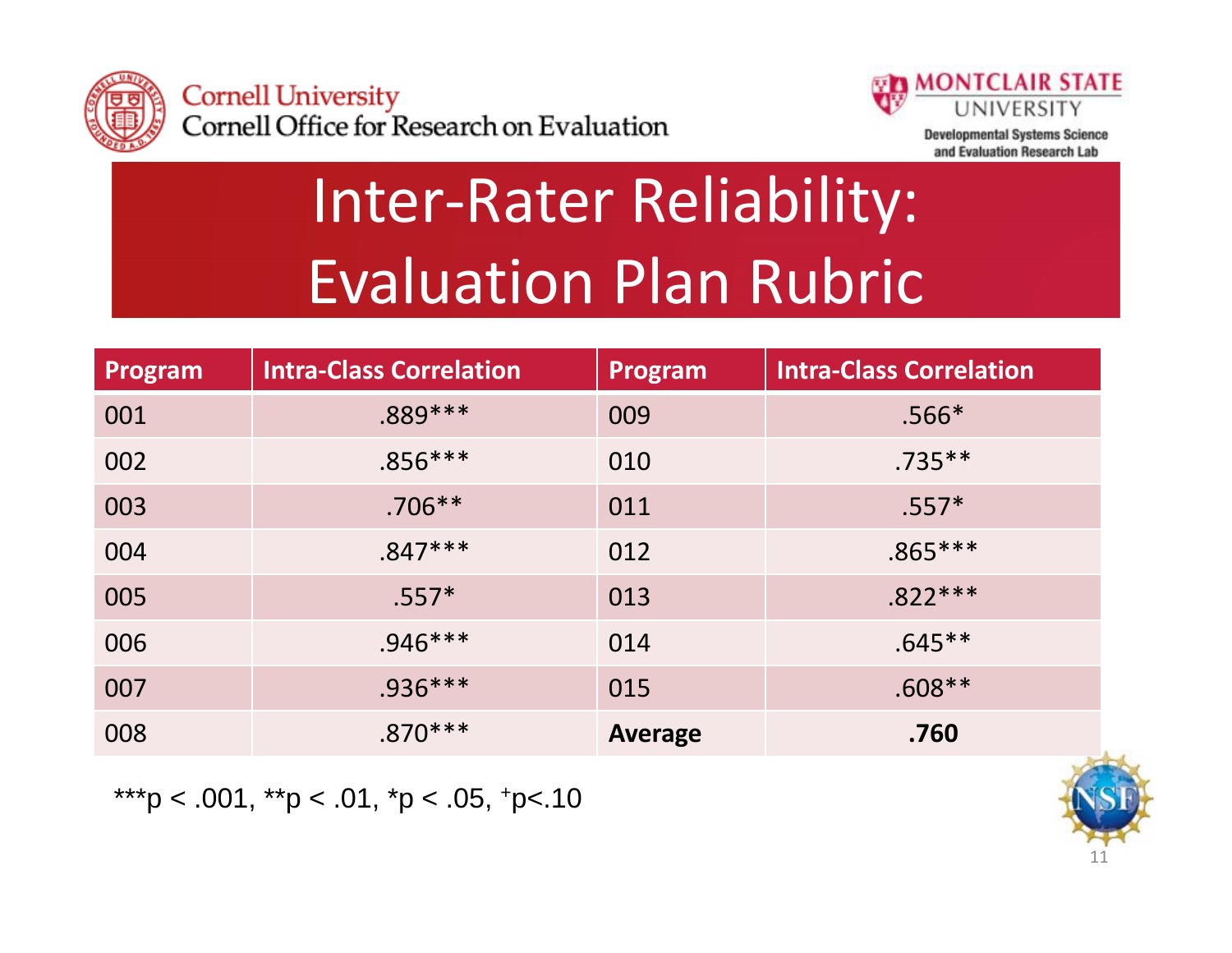



### Inter‐Rater Reliability: Logic Model Rubric

| Program | <b>Intra-Class Correlation</b> | Program        | <b>Intra-Class Correlation</b> |
|---------|--------------------------------|----------------|--------------------------------|
| 001     | $.958***$                      | 009            | $.748*$                        |
| 002     | $.966***$                      | 010            | $.891***$                      |
| 003     | $.812**$                       | 011            | $.947***$                      |
| 004     | $.749*$                        | 012            | 1.00                           |
| 005     | $.605+$                        | 013            | .168                           |
| 006     | $.815***$                      | 014            | $.510^{+}$                     |
| 007     | $.631*$                        | 015            | $.620*$                        |
| 008     | $.727*$                        | <b>Average</b> | .743                           |

\*\*\*p < .001, \*\*p < .01, \*p < .05, +p < .10

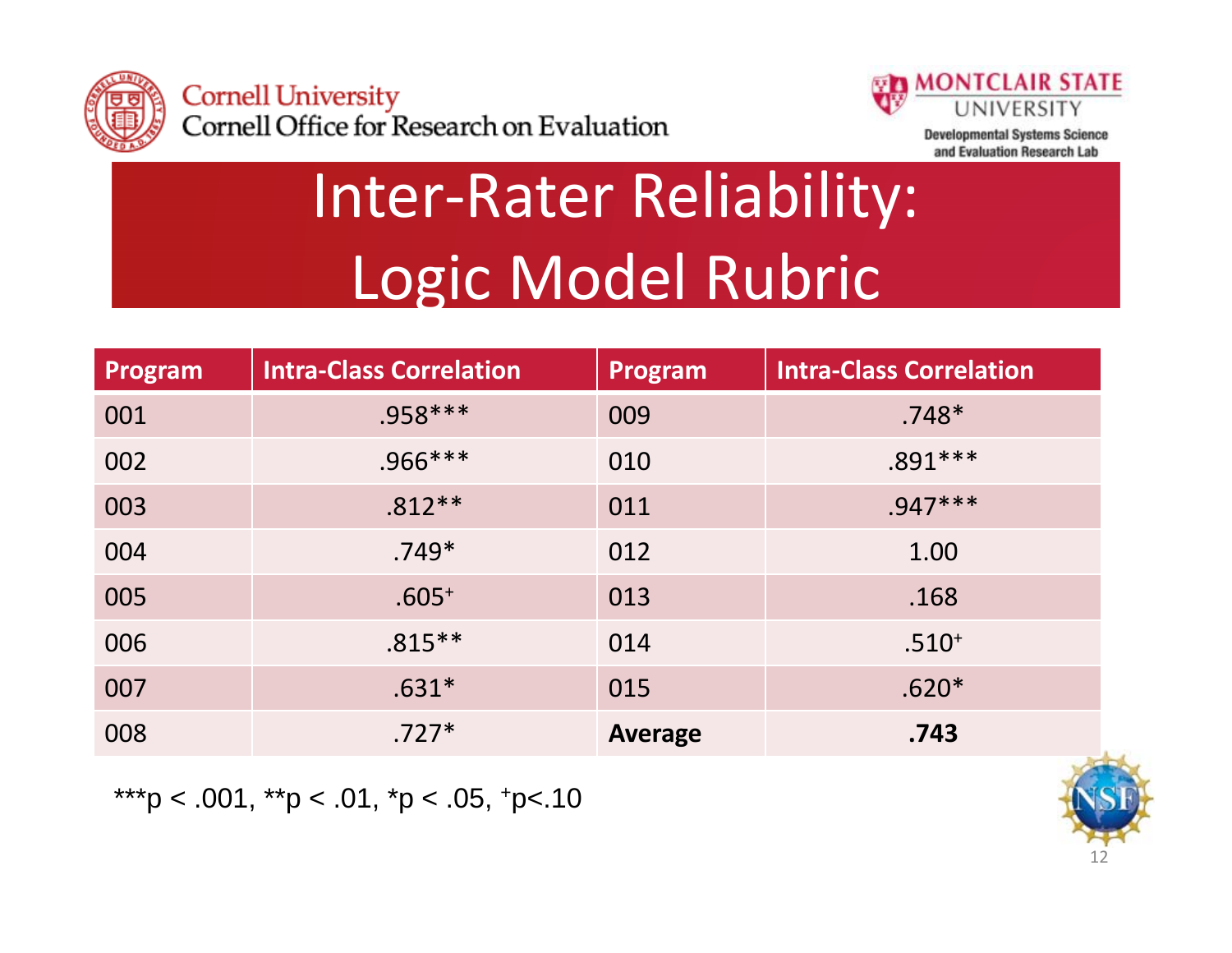



**Developmental Systems Science** and Evaluation Research Lab

# Inter‐Reliability: Pathway Model Rubric

| Program | <b>Intra-Class Correlation</b> | Program        | <b>Intra-Class Correlation</b> |
|---------|--------------------------------|----------------|--------------------------------|
| 001     | $.948*$                        | 009            | $.974***$                      |
| 002     | $.995***$                      | 010            | .444                           |
| 003     | $.959*$                        | 011            | $.995***$                      |
| 004     | $.940*$                        | 012            | $.999***$                      |
| 005     | $.924*$                        | 013            | $.962*$                        |
| 006     | $.992**$                       | 014            | $.948*$                        |
| 007     | .988 **                        | 015            | $.993**$                       |
| 008     | $.970*$                        | <b>Average</b> | .935                           |

\*\*\*p < .001, \*\*p < .01, \*p < .05, +p < .10

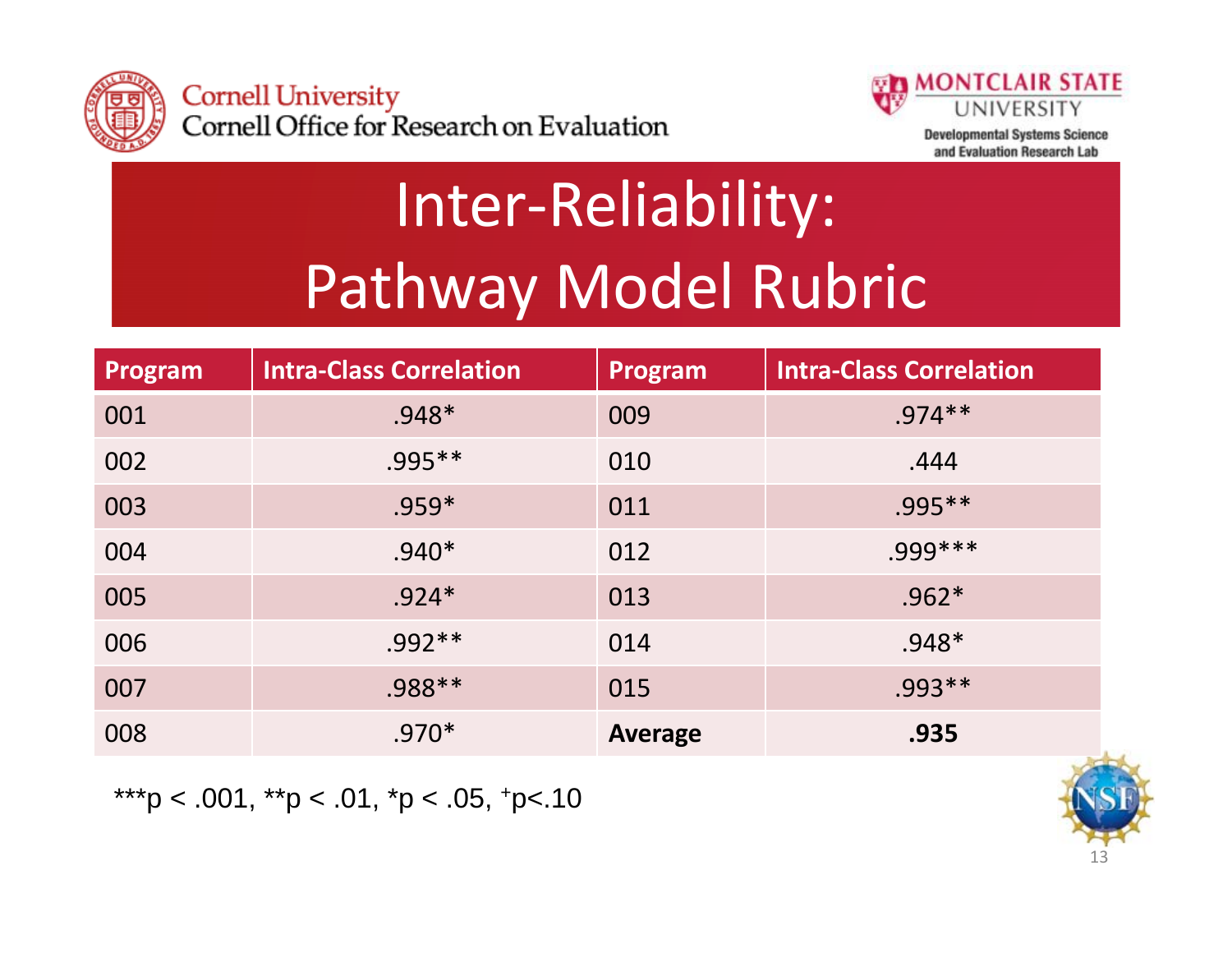



#### Inter‐Rater Reliability Summary

| <b>Rubric Type</b>     | <b>Average Intra-Class Correlation</b> |
|------------------------|----------------------------------------|
| <b>Evaluation Plan</b> | .760                                   |
| Logic Model            | .743                                   |
| <b>Pathway Model</b>   | .935                                   |

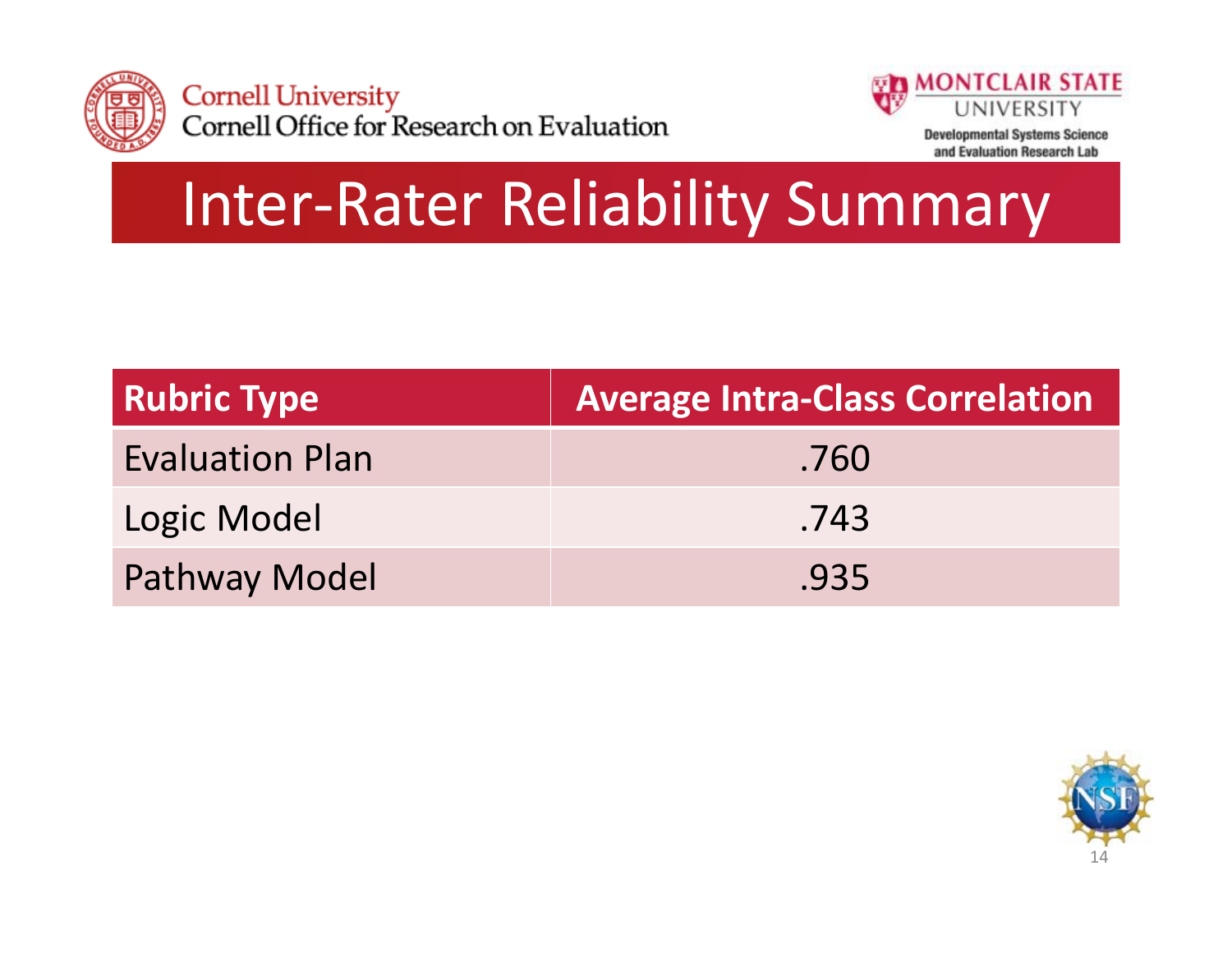



**Developmental Systems Science** and Evaluation Research Lab

# Internal Consistency: Evaluation Plan Rubric

| <b>Sub-Section</b>                            | Cronbach's<br><b>Alpha</b> | <b>Average Corrected</b><br><b>Inter-Item Correlation</b> | <b>Average Item-Total</b><br><b>Correlation</b> |
|-----------------------------------------------|----------------------------|-----------------------------------------------------------|-------------------------------------------------|
| <b>Program or Mission Statement</b>           | .945                       | .897                                                      | .897                                            |
| <b>Program Description</b>                    | .809                       | .537                                                      | .644                                            |
| <b>Evaluation Purpose</b>                     | .737                       | .393                                                      | .527                                            |
| <b>Evaluation Questions</b>                   | .745                       | .424                                                      | .543                                            |
| Sampling                                      | .844                       | .483                                                      | .631                                            |
| <b>Measurement</b>                            | .759                       | .337                                                      | .501                                            |
| Design                                        | .771                       | .493                                                      | .597                                            |
| Data Collection & Management                  | .886                       | .725                                                      | .782                                            |
| <b>Data Analysis</b>                          | .762                       | .643                                                      | .643                                            |
| <b>Evaluation Reporting &amp; Utilization</b> | .780                       | .521                                                      | .616                                            |
| <b>Evaluation Timeline</b>                    | .809                       | .607                                                      | .672                                            |
| Overall                                       | .865                       | .617                                                      | .717                                            |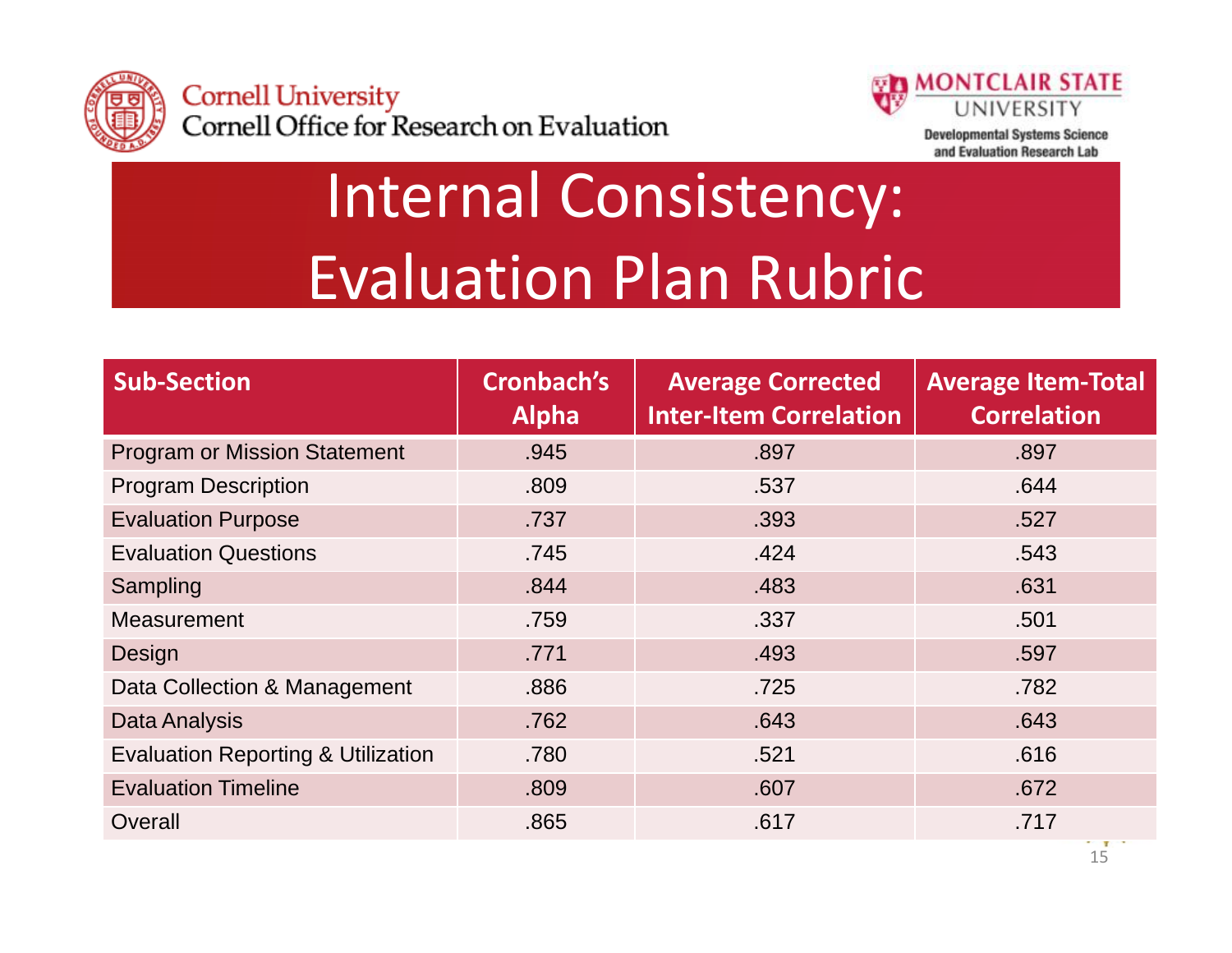



**Developmental Systems Science** and Evaluation Research Lab

16

# Internal Consistency: Logic Model Rubric

| <b>Sub-Section</b> | <b>Cronbach's Alpha</b> | <b>Average Corrected</b><br>Inter-Item<br><b>Correlation</b> | <b>Average Item-Total</b><br><b>Correlation</b> |
|--------------------|-------------------------|--------------------------------------------------------------|-------------------------------------------------|
| Inputs             | .634                    | .491                                                         | .491                                            |
| <b>Activities</b>  | .600                    | .351                                                         | .437                                            |
| <b>Outputs</b>     | .749                    | .494                                                         | .584                                            |
| <b>Outcomes</b>    | .710                    | .358                                                         | .510                                            |
| <b>Assumptions</b> | .893                    | .844                                                         | .844                                            |
| Context            | .733                    | .617                                                         | .617                                            |
| Overall            | .870                    | .792                                                         | .792                                            |
| All Items          | .913                    | .382                                                         | .592<br><b>THE REAL</b>                         |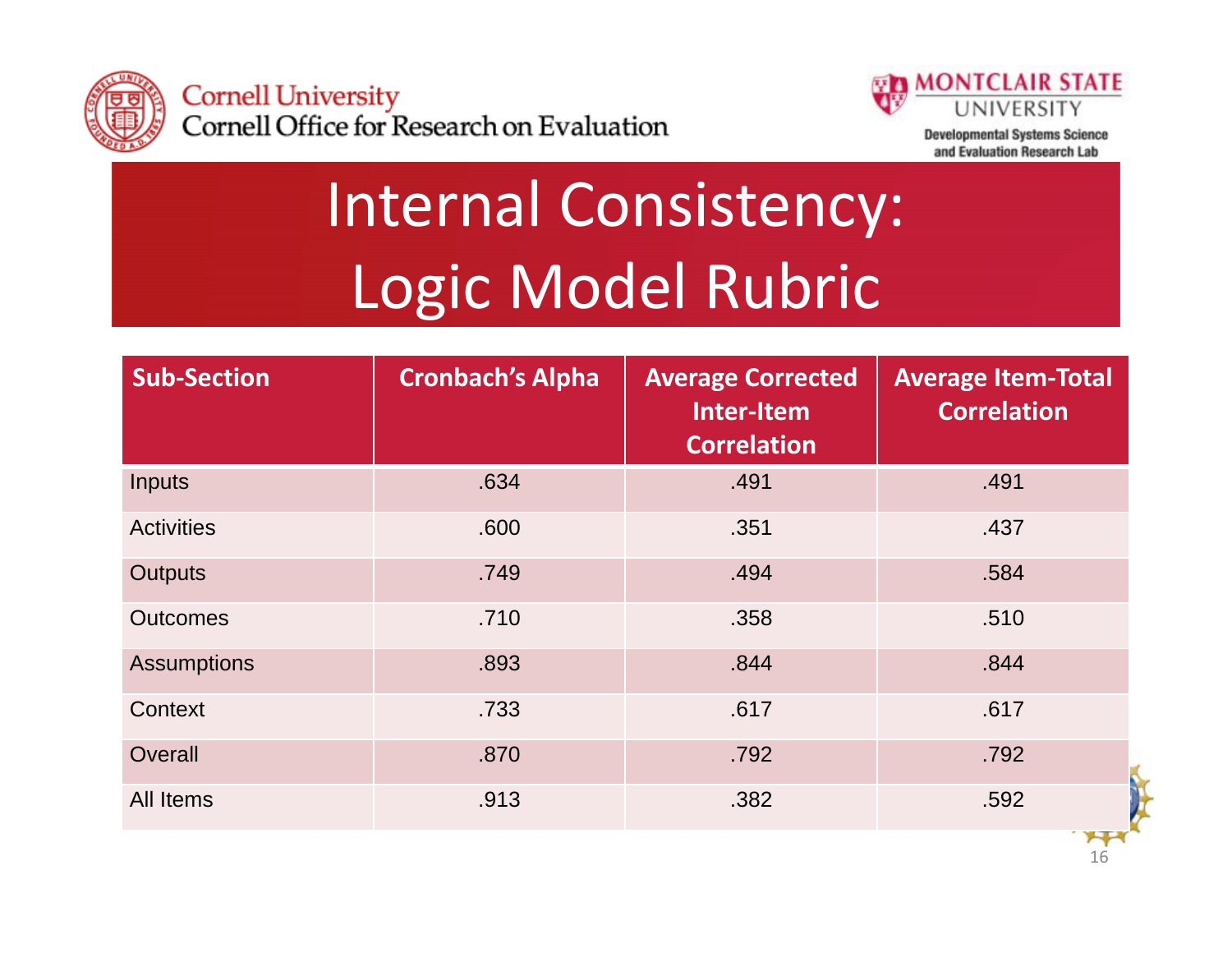



**Developmental Systems Science** and Evaluation Research Lab

# Internal Consistency: Pathway Model Rubric

| <b>Sub-Section</b>                | Cronbach's<br><b>Alpha</b> | <b>Average Corrected</b><br>Inter-Item<br><b>Correlation</b> | <b>Average Item-Total</b><br><b>Correlation</b> |
|-----------------------------------|----------------------------|--------------------------------------------------------------|-------------------------------------------------|
| <b>Items</b>                      | n/a                        | n/a                                                          | n/a                                             |
| <b>Connections &amp; Pathways</b> | .823                       | .391                                                         | .566                                            |
| Overall                           | .601                       | .440                                                         | .440                                            |
| All Items                         | .829                       | .322                                                         | .520                                            |

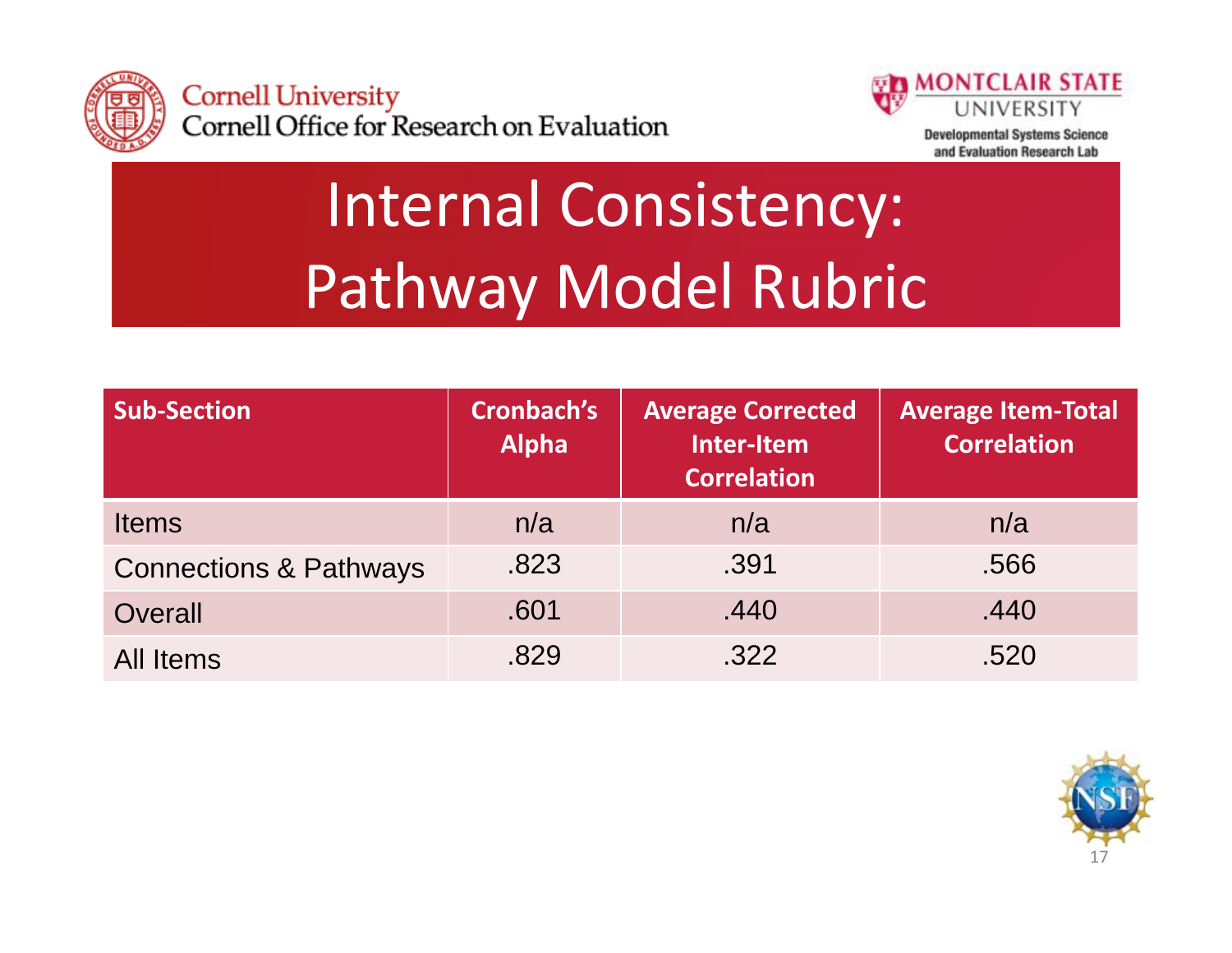



#### Next Steps

- Factor Analysis
- Assess quality of plans and models for programs in remaining cohorts
- External raters

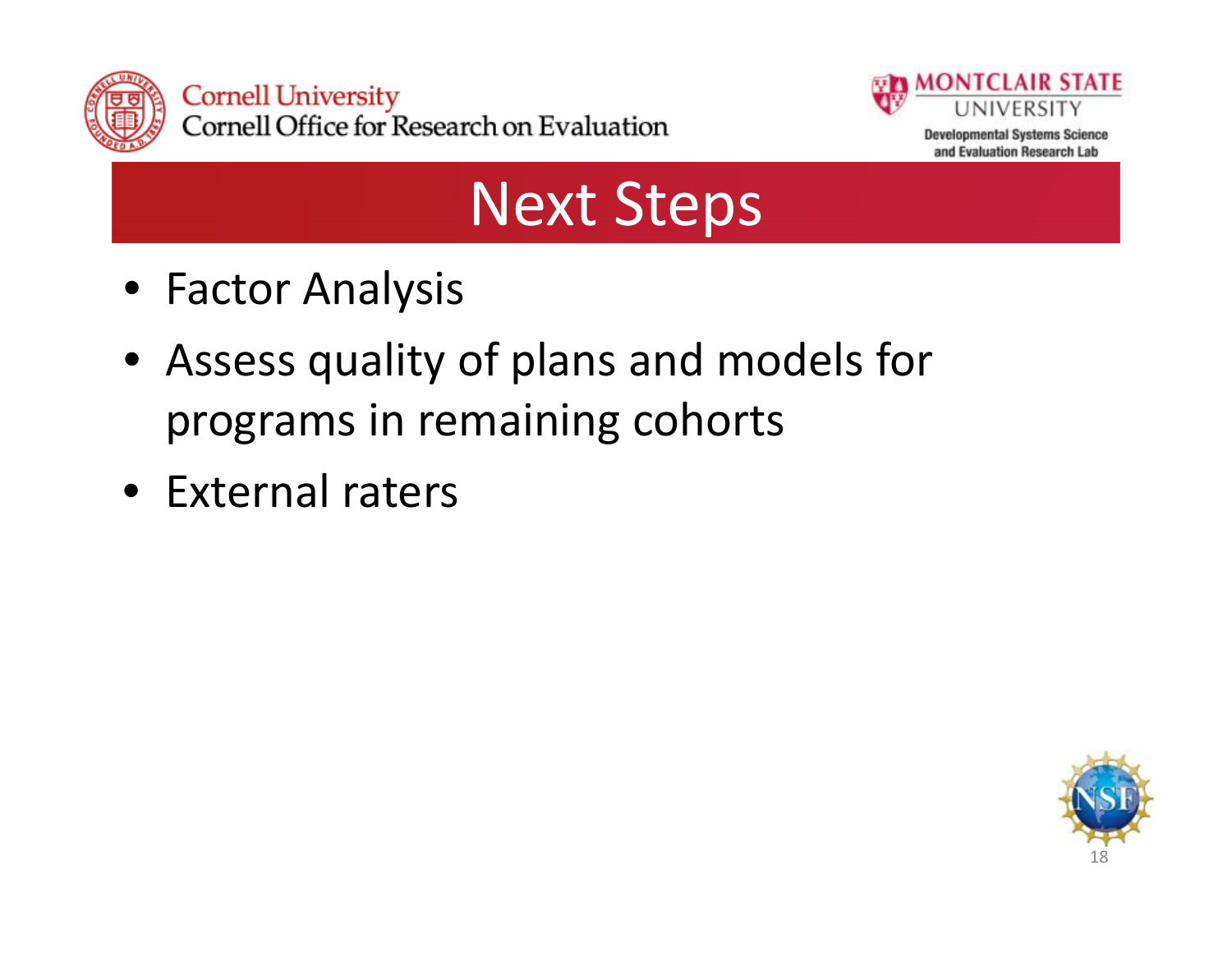



### Applications & Potential Uses

- Compare quality to:
	- – $-$  program/organizational capacity
	- attitudes toward evaluation
	- use of cyber-infrastructure
- Compare quality between programs that use systems evaluation vs. traditional evaluation approaches
- Decision making
	- – Funders can measure and compare quality of submitted applications  $19$

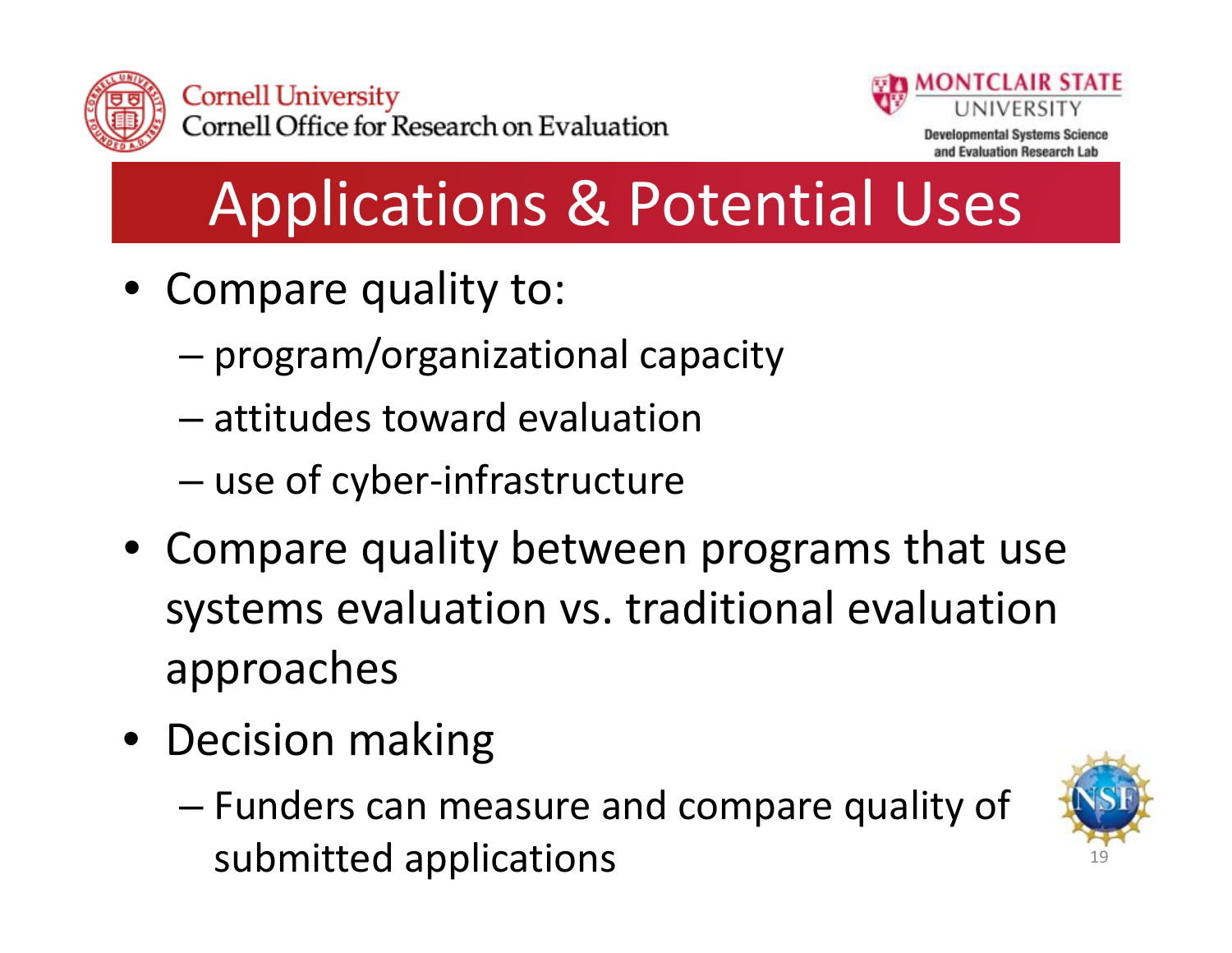



Contact Information

Jennifer Brown Urban

Developmental Systems Science & Evaluation Research Lab

Montclair State University

urbanj@mail.montclair.edu

Claire HebbardCornell Office for Research on Evaluation Cornell University cer17@cornell.edu

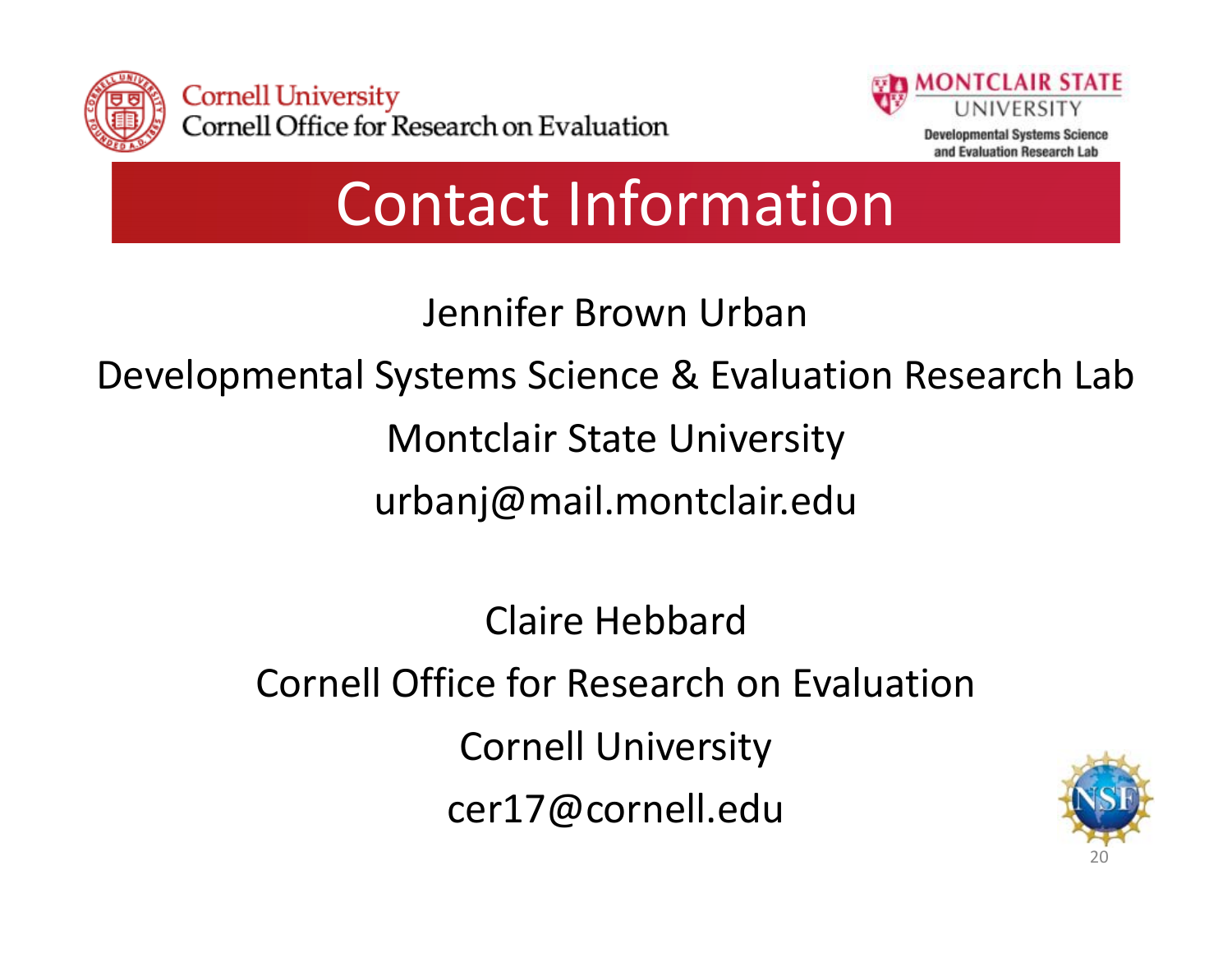



This material is based upon work supported by the National Science Foundation under Grant No. 0814364.

Any opinions, findings, and conclusions or recommendations expressed in this material are those of the author(s) and do not necessarily reflect the views of the National Science Foundation